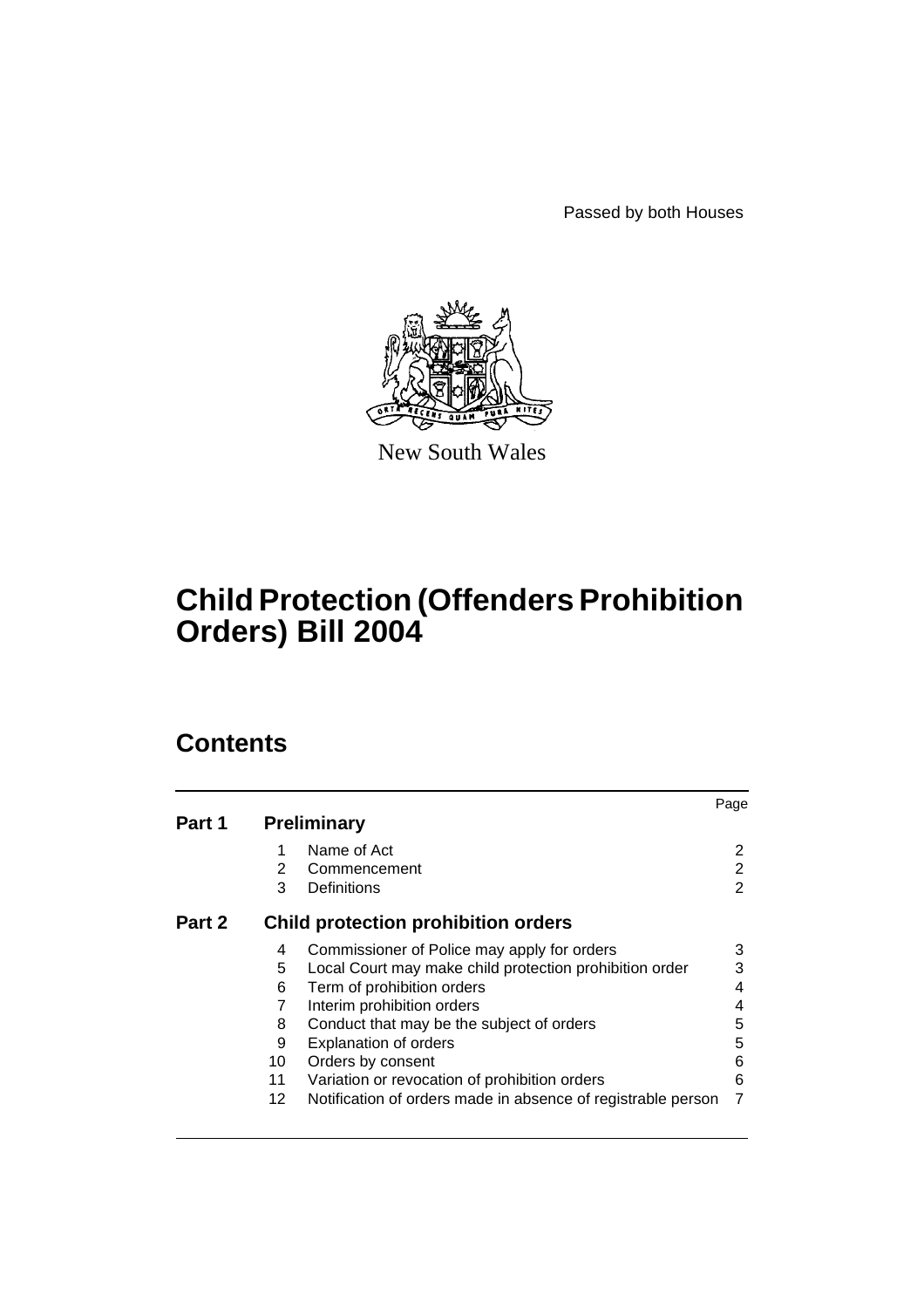**Contents** 

|                   |                                                                              | Page |
|-------------------|------------------------------------------------------------------------------|------|
| 13                | Contravention of orders                                                      |      |
| 14                | Applications not to be determined in public                                  |      |
| 15 <sub>1</sub>   | Appeal does not stay order                                                   | 8    |
| 16                | Information relating to registrable persons                                  | 8    |
| Part 3            | <b>Miscellaneous</b>                                                         |      |
| 17                | Applications for orders against young registrable persons                    | 9    |
| 18                | Restriction on publication of identity of registrable persons<br>and victims | 9    |
| 19                | Recognition of prohibition orders made in other jurisdictions                | 10   |
| 20                | Nature of proceedings for offences                                           | 10   |
| 21                | <b>Regulations</b>                                                           | 11   |
| 22                | Amendment of other Acts                                                      | 11   |
| 23.               | Savings and transitional provisions                                          | 11   |
| 24                | Review of Act                                                                | 11   |
| <b>Schedule 1</b> | <b>Amendment of other Acts</b>                                               | 12   |
| <b>Schedule 2</b> | <b>Savings and transitional provisions</b>                                   | 15   |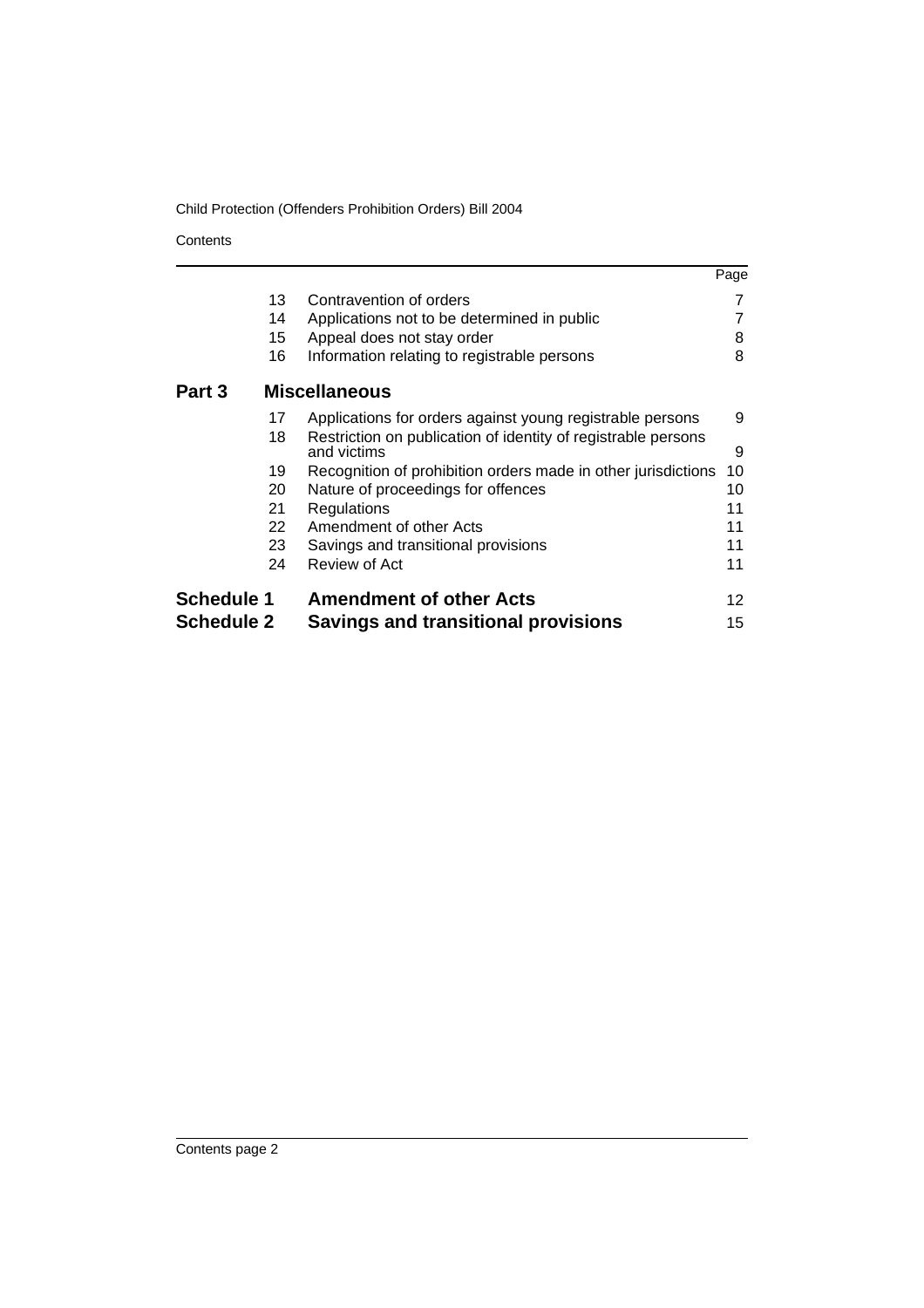*I certify that this PUBLIC BILL, which originated in the LEGISLATIVE ASSEMBLY, has finally passed the LEGISLATIVE COUNCIL and the LEGISLATIVE ASSEMBLY of NEW SOUTH WALES.*

> *Clerk of the Legislative Assembly. Legislative Assembly, Sydney, , 2004*



New South Wales

# **Child Protection (Offenders Prohibition Orders) Bill 2004**

Act No , 2004

An Act with respect to orders prohibiting certain offenders who pose a risk to the lives or sexual safety of children from engaging in specified conduct; and for other purposes.

*I have examined this Bill, and find it to correspond in all respects with the Bill as finally passed by both Houses.*

*Chairman of Committees of the Legislative Assembly.*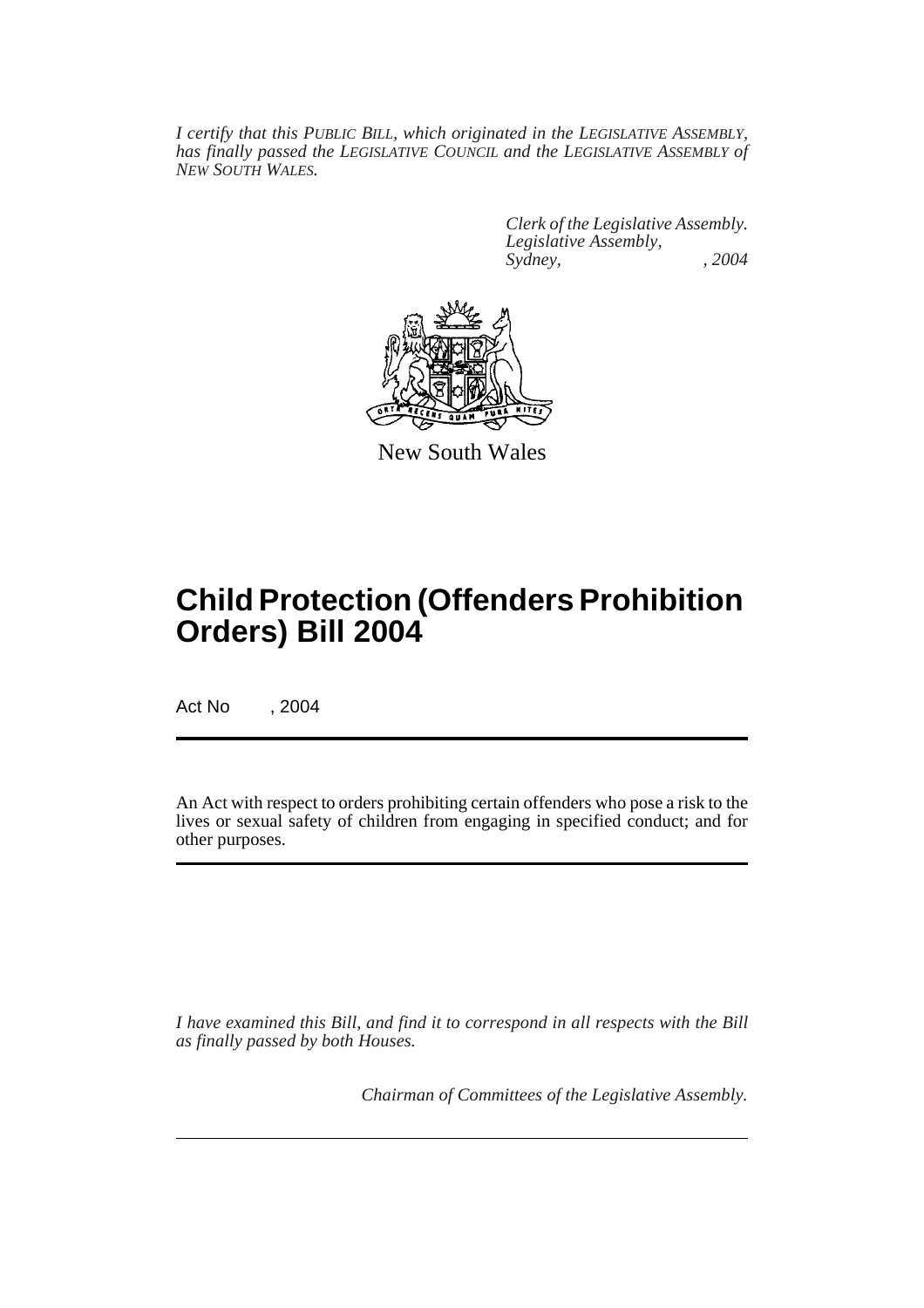Part 1 Preliminary

# **The Legislature of New South Wales enacts:**

# **Part 1 Preliminary**

# **1 Name of Act**

This Act is the *Child Protection (Offenders Prohibition Orders) Act 2004*.

# **2 Commencement**

This Act commences on a day or days to be appointed by proclamation.

# **3 Definitions**

(1) In this Act:

*child* means any person who is under the age of 18 years.

*conduct* includes an act or omission or a course of conduct.

*exercise* a function includes perform a duty.

*function* includes a power, authority or a duty.

*government agency* includes any public or local authority.

*interim prohibition order* means an interim child protection prohibition order granted under section 7.

*prohibition order* means a child protection prohibition order granted under section 5, and includes an interim prohibition order.

*registrable offence* has the same meaning as in the *Child Protection (Offenders Registration) Act 2000*.

*registrable person* has the same meaning as in the *Child Protection (Offenders Registration) Act 2000*.

*young registrable person* means a registrable person who is under the age of 18 years.

- (2) For the purposes of this Act, a person poses a *risk to the lives or sexual safety of one or more children or children generally* if there is a risk that the person will engage in conduct that may constitute a registrable offence against or in respect of a child or children.
- (3) Notes included in this Act do not form part of this Act.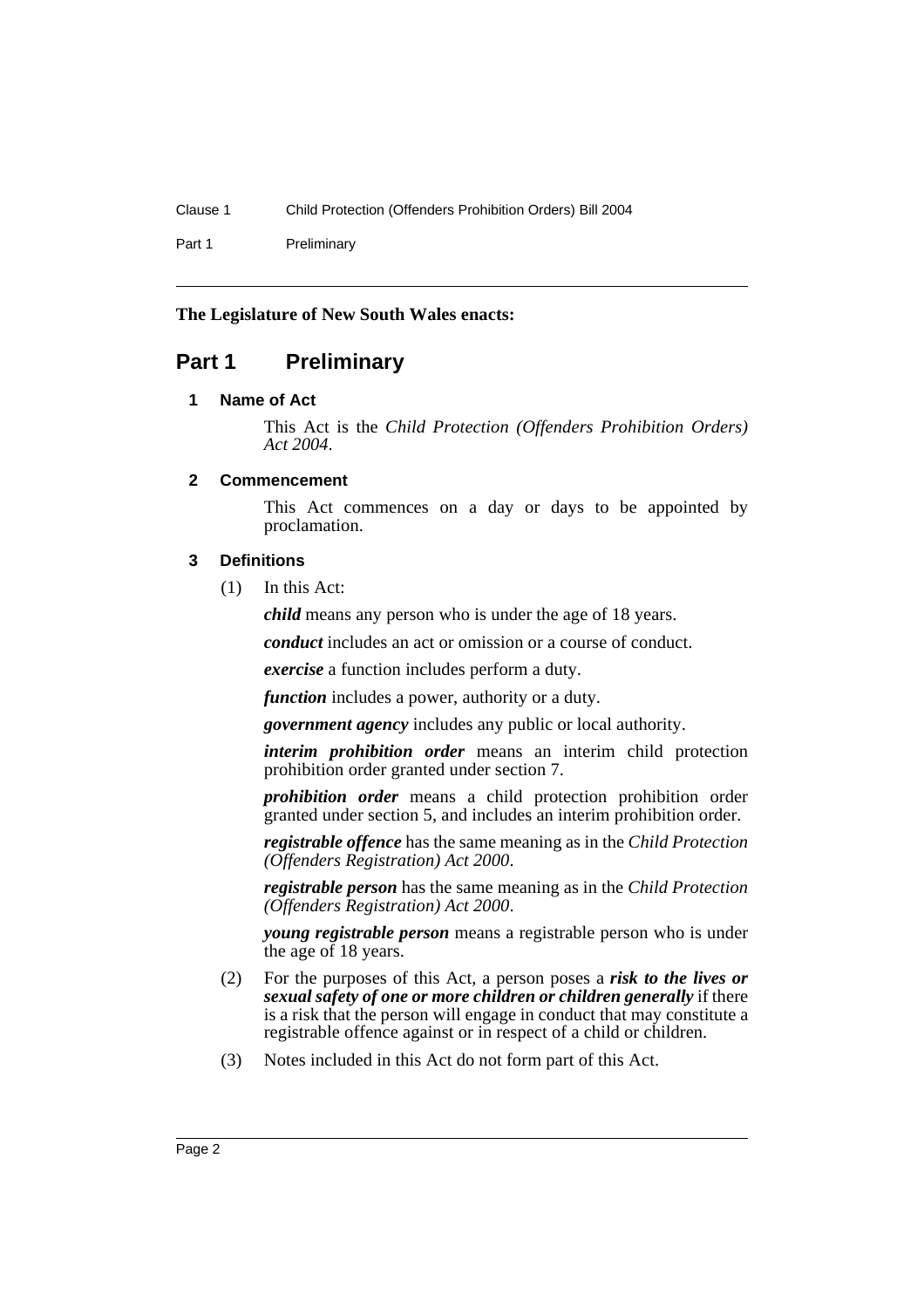Child Protection (Offenders Prohibition Orders) Bill 2004 Clause 4

Child protection prohibition orders **Part 2** 

# **Part 2 Child protection prohibition orders**

#### **4 Commissioner of Police may apply for orders**

An application may be made by the Commissioner of Police to a Local Court for an order under this Part prohibiting a registrable person from engaging in specified conduct.

**Note.** Part 6 of the *Local Courts Act 1982* sets out the procedures for the making and hearing of applications and confers rights to appeal against the granting of prohibition orders.

## **5 Local Court may make child protection prohibition order**

- (1) A Local Court may make a child protection prohibition order prohibiting a person from engaging in conduct specified in the order if it is satisfied that the person is a registrable person and that, on the balance of probabilities:
	- (a) there is reasonable cause to believe, having regard to the nature and pattern of conduct of the person, that the person poses a risk to the lives or sexual safety of one or more children, or children generally, and
	- (b) the making of the order will reduce that risk.
- (2) A Local Court may make an order under this section against a young registrable person only if, in addition to the matters set out in subsection  $(1)$ , it is satisfied that all other reasonably appropriate means of managing the conduct of the person have been considered before the order was sought.
- (3) In determining whether to make an order under this section against a registrable person, a Local Court is to consider the following:
	- (a) the seriousness of each offence with respect to which the person is a registrable person,
	- (b) the period of time since those offences were committed,
	- (c) the age of the person when those offences were committed,
	- (d) the age of each victim of the offences when they were committed,
	- (e) the difference in age between the person and each such victim,
	- (f) the person's present age,
	- (g) the seriousness of the person's total criminal record,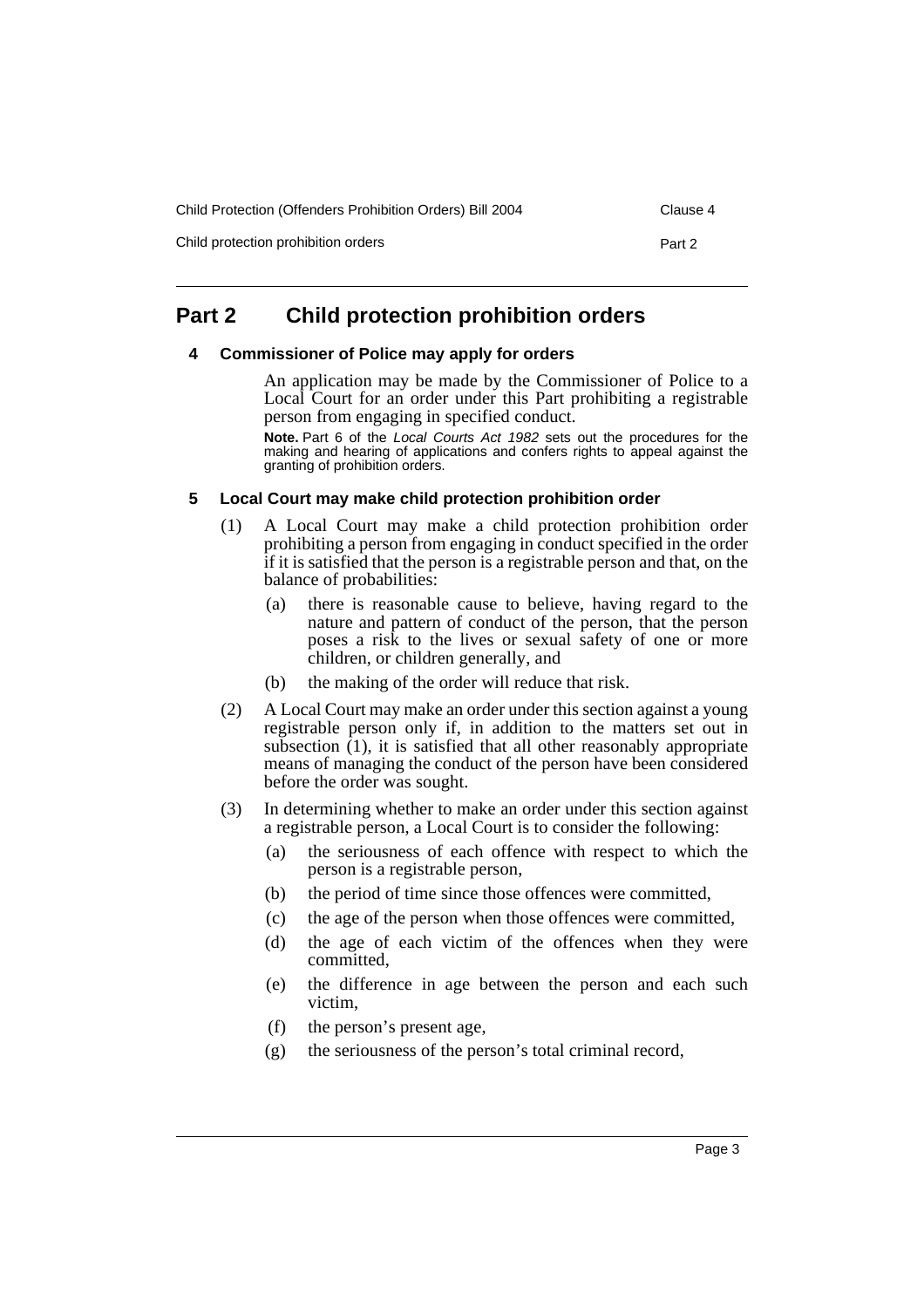Part 2 Child protection prohibition orders

- (h) the effect of the order sought on the person in comparison with the level of the risk that a further registrable offence may be committed by the person,
- (i) to the extent that they relate to the conduct sought to be prohibited, the circumstances of the person, including the person's accommodation, employment needs and integration into the community,
- (j) in the case of a young registrable person, the educational needs of the person,
- (k) any other matters it thinks relevant.
- (4) The Local Court is not required to be satisfied that the person is likely to pose a risk to a particular child or children or a particular class of children.
- (5) If a registrable person against whom an order is sought is already subject to a prohibition order and no application has been made to revoke the existing order, the Local Court must, if it decides to make the order:
	- (a) revoke the existing order and replace it with a new order (which may contain matters relating to the existing order), or
	- (b) vary the existing order to include the matters with respect to which it has decided to make the order.
- (6) An order is not invalidated by a failure to comply with subsection (5).

#### **6 Term of prohibition orders**

The Local Court must specify the term of a prohibition order (other than an interim prohibition order) being a term of not more than 5 years or, in the case of a young registrable person, not more than 2 years, after it is made.

## **7 Interim prohibition orders**

- (1) A Local Court may make an interim child protection prohibition order prohibiting a registrable person from engaging in specified conduct if it appears to the Local Court that it is necessary to do so to prevent an immediate risk to the lives or sexual safety of one or more children, or children generally.
- (2) An interim prohibition order may be made by a Local Court whether or not: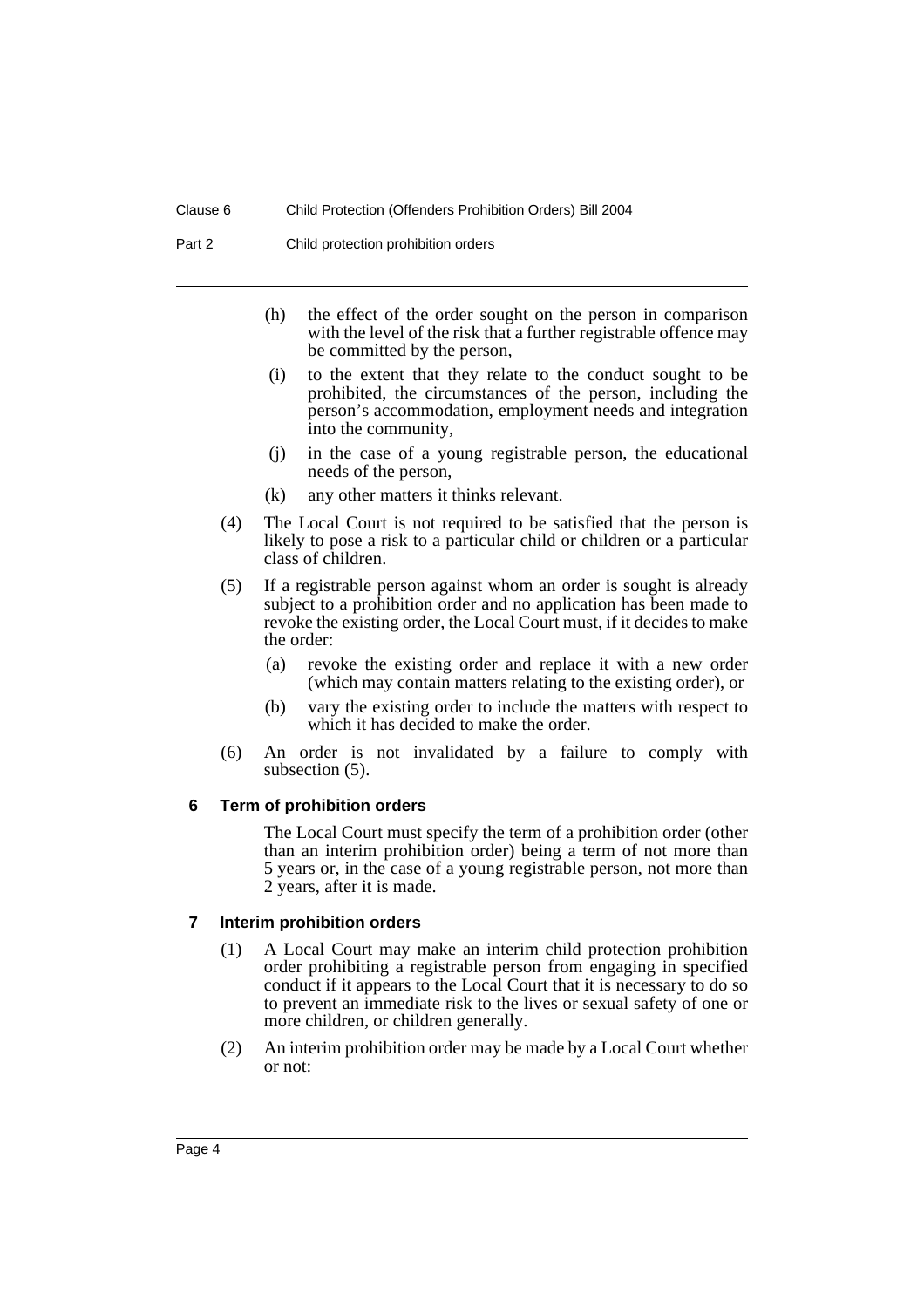| Child Protection (Offenders Prohibition Orders) Bill 2004 | Clause 8 |
|-----------------------------------------------------------|----------|
|                                                           |          |

Child protection prohibition orders **Part 2** 

- (a) the registrable person is present at the proceedings, or
- (b) the registrable person has been given notice of the proceedings.
- (3) The Local Court is not required to be satisfied that the person is likely to pose a risk to a particular child or children or a particular class of children.
- (4) If an interim prohibition order is made by a Local Court, the Court must issue a court attendance notice requiring the registrable person to attend the Court for a further hearing of the matter as soon as practicable after the interim order is made.
- (5) At the further hearing, the Local Court may confirm the prohibition order (with or without variation) or revoke it.
- (6) An interim prohibition order remains in force until it is revoked or the relevant application is withdrawn or dismissed, whichever occurs first.
- (7) Section 5 does not apply to an application for an order under subsection  $(1)$ .

# **8 Conduct that may be the subject of orders**

- (1) A prohibition order may prohibit conduct of the following kind:
	- (a) associating with or other contact with specified persons or kinds of persons,
	- (b) being in specified locations or kinds of locations,
	- (c) engaging in specified behaviour,
	- (d) being in specified employment or employment of a specified kind.
- (2) Subsection (1) does not limit the kinds of conduct that may be prohibited by a prohibition order.

# **9 Explanation of orders**

- (1) A Local Court that makes a prohibition order must ensure that all reasonable steps are taken to explain to the registrable person (in language that the registrable person can readily understand):
	- (a) the person's obligations under the order, and
	- (b) the consequences that may follow if the person fails to comply with those obligations.
- (2) An order is not invalidated by a failure to comply with this section.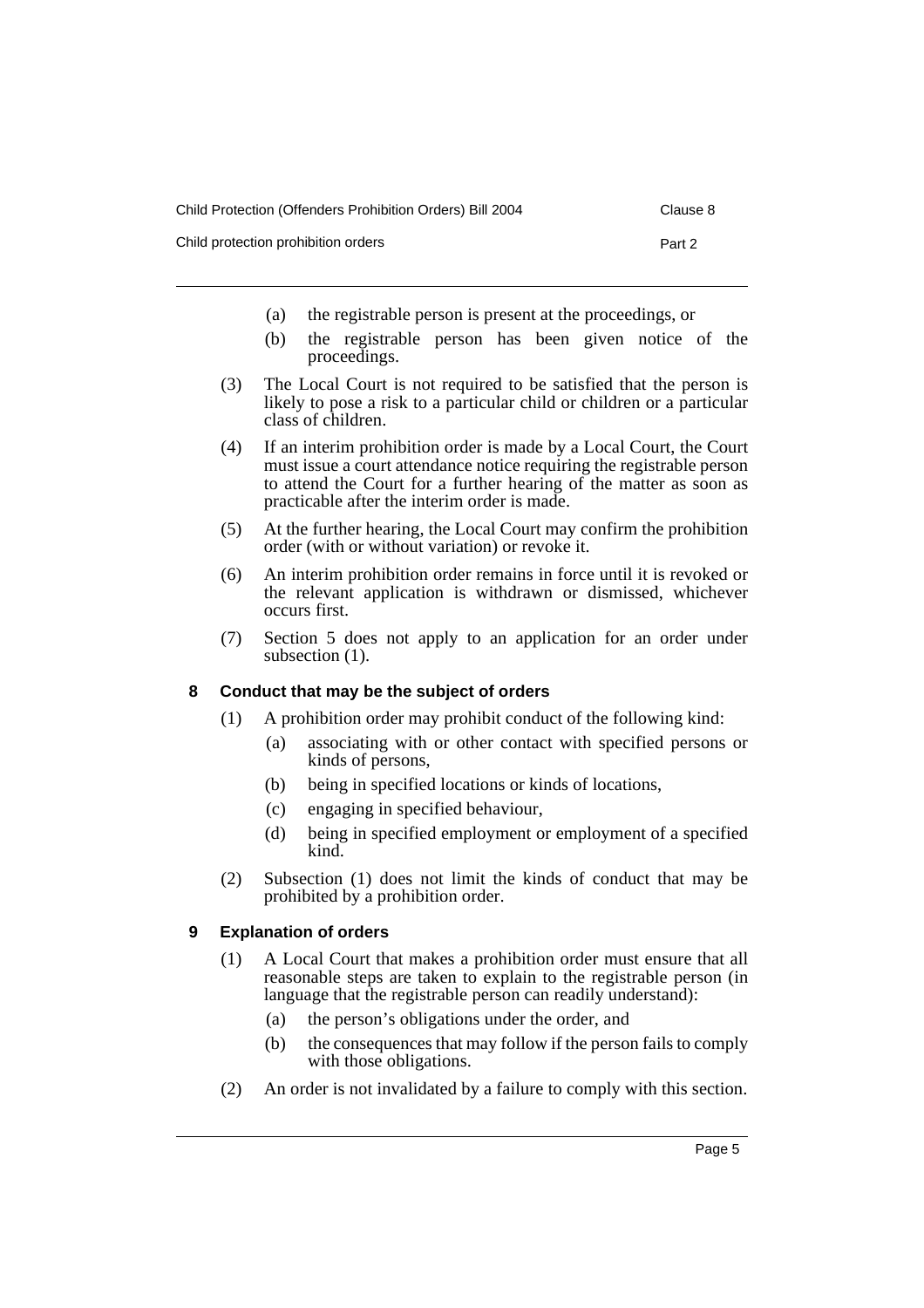Part 2 Child protection prohibition orders

#### **10 Orders by consent**

- (1) A Local Court may make a prohibition order (other than an interim prohibition order), without being satisfied as to the matters referred to in section 5, if the applicant and the registrable person consent to the making of the order.
- (2) A Local Court may make an interim prohibition order, without being satisfied as to the matters referred to in section 7, if the applicant and the registrable person consent to the making of the order.
- (3) The Local Court is not required to conduct a hearing before making an order under this section unless the Local Court is of the opinion that it is in the interests of justice to conduct the hearing.
- (4) Without limiting subsection (3), in determining whether it is in the interests of justice to conduct the hearing the Local Court may have regard to the following:
	- (a) whether the registrable person has obtained legal advice in relation to the order concerned,
	- (b) whether the person:
		- (i) has impaired intellectual functioning, or
		- (ii) is subject to a guardianship order (within the meaning of the *Guardianship Act 1987*), or
		- (iii) is illiterate, or is not literate in the English language, or
		- (iv) is subject to some other condition that may prevent the person from understanding the effect of giving consent to the order.
- (5) The registrar of a Local Court may not exercise the functions of a Local Court under this section.

#### **11 Variation or revocation of prohibition orders**

- (1) An application may be made to a Local Court by the Commissioner of Police or a person subject to a prohibition order for an order varying or revoking a prohibition order.
- (2) The application must be accompanied by a copy of the relevant order, together with any variations to it that have been made under this Part.
- (3) A person subject to a prohibition order may not make an application except by leave of the Local Court. Leave may be granted only if the Local Court is satisfied that, having regard to changes in the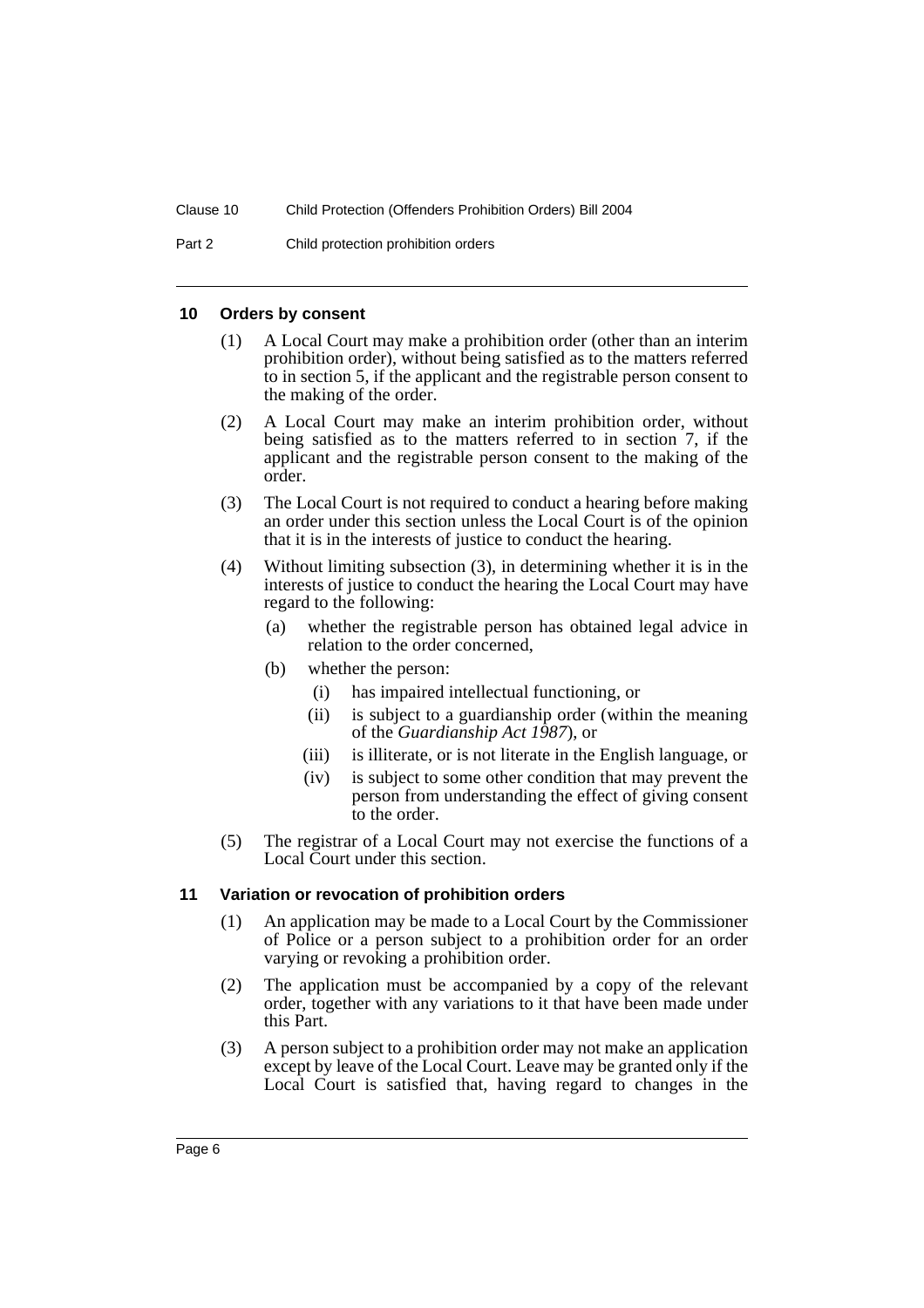| Child Protection (Offenders Prohibition Orders) Bill 2004 | Clause 12 |
|-----------------------------------------------------------|-----------|
| Child protection prohibition orders                       | Part 2    |

applicant's circumstances since the order was granted or last varied, it is in the interests of justice that leave be granted.

- (4) The Local Court may dispose of the application:
	- (a) by varying or revoking the prohibition order, or
	- (b) by dismissing the application.
- (5) For the purposes of an application under this section, the *respondent* to an application is:
	- (a) in the case of an application made by the Commissioner of Police, the registrable person subject to the prohibition order, and
	- (b) in the case of an application made by a registrable person subject to a prohibition order, the Commissioner of Police.

## **12 Notification of orders made in absence of registrable person**

The registrar of a Local Court that makes or varies or revokes a prohibition order against a registrable person in the absence of the person must cause a copy of the order to be served on the person.

## **13 Contravention of orders**

(1) A person who is subject to a prohibition order must not, without reasonable excuse, contravene the prohibition order.

Maximum penalty: 100 penalty units or imprisonment for 2 years, or both.

- (2) A police officer may, without a warrant, arrest a person if the police officer suspects on reasonable grounds that the person has committed an offence under this section.
- (3) A police officer who arrests a person under this section must, as soon as is reasonably practicable, take the person before an authorised person (within the meaning of the *Criminal Procedure Act 1986*) to be dealt with according to law.

## **14 Applications not to be determined in public**

- (1) Proceedings for an application under this Part must be heard in the absence of the public.
- (2) Despite subsection (1), the Local Court hearing the proceedings may, if it considers it to be appropriate, permit persons who are not parties to the proceedings or their barristers, solicitors or representatives to be present during the hearing of the proceedings.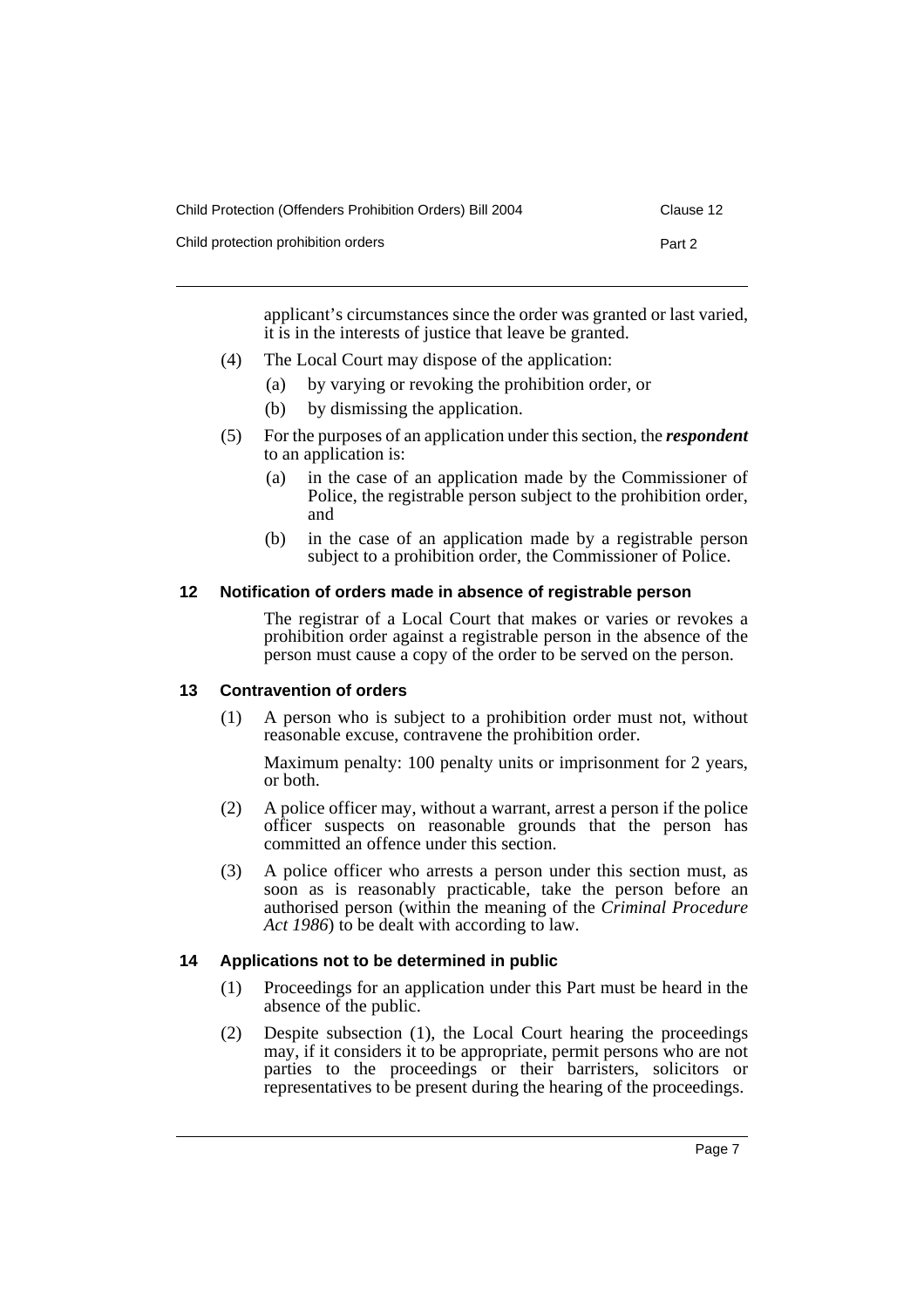Part 2 Child protection prohibition orders

#### **15 Appeal does not stay order**

Despite any provision of the *Crimes (Local Courts Appeal and Review) Act 2001*, an appeal under that Act against an order made under this Act does not operate to stay the operation of the order unless the court to which the appeal is made so orders.

**Note.** Section 64 of the *Local Courts Act 1982* provides for a right of appeal against the making of an order under this Act. Section 63 of the *Crimes (Local Courts Appeal and Review) Act 2001* provides for a stay of orders on appeal.

## **16 Information relating to registrable persons**

- (1) For the purposes of determining whether to make an application under this Part, or making an application under this Part, the Commissioner of Police may, by notice in writing served on a government agency, direct the government agency to provide to the Commissioner, on or before a day specified in the notice, any information held by the agency that is relevant to the assessment of the risk posed by a registrable person to the lives or sexual safety of one or more children, or children generally.
- (2) A government agency is authorised and required to provide information requested under subsection (1) to the Commissioner of Police.
- (3) A government agency is not required to give information that is subject to legal or other professional privilege.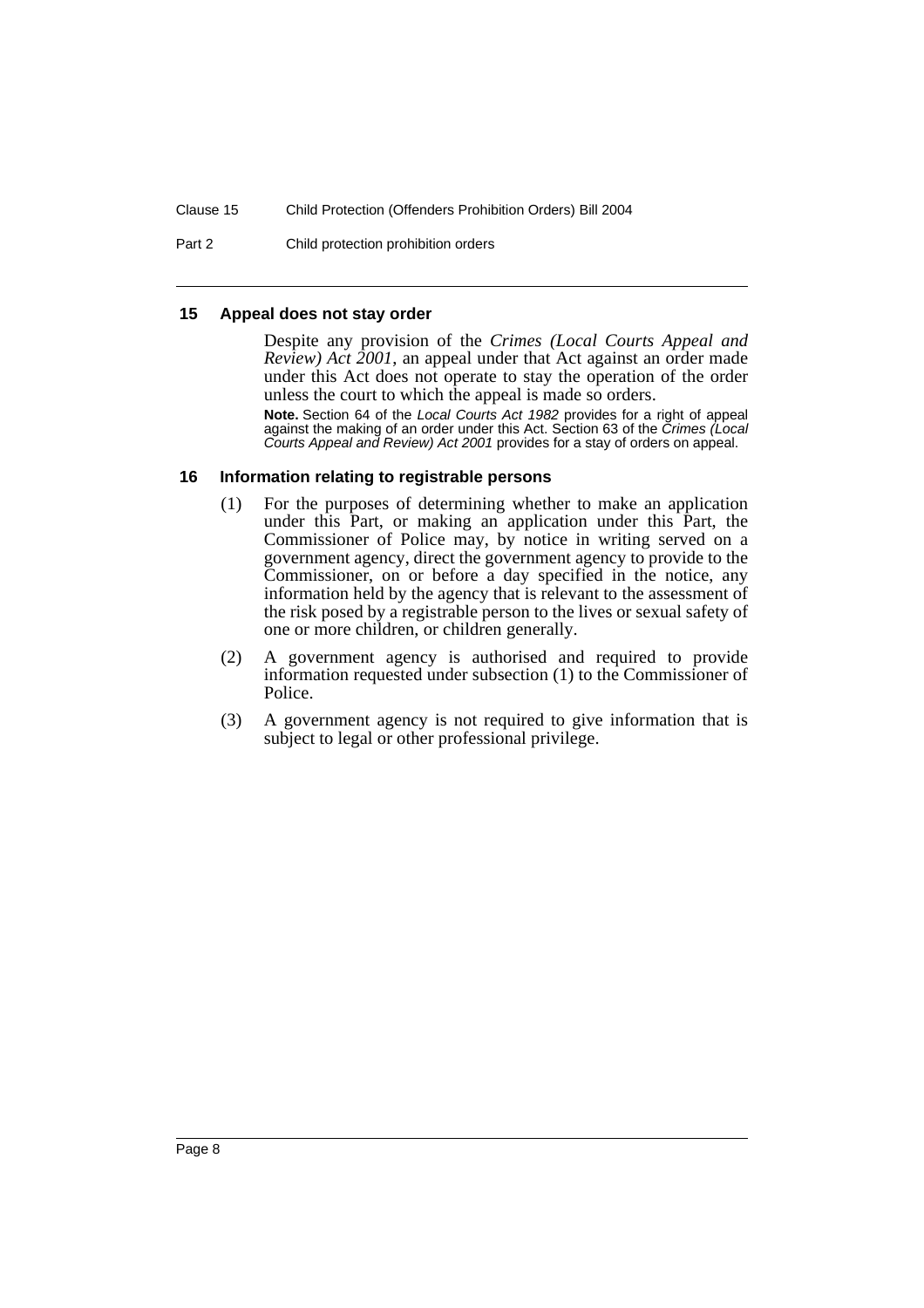Child Protection (Offenders Prohibition Orders) Bill 2004 Clause 17

Miscellaneous **Part 3** 

# **Part 3 Miscellaneous**

#### **17 Applications for orders against young registrable persons**

The Commissioner of Police may not delegate the function of making an application for a prohibition order against a young registrable person, or to vary or revoke any such prohibition order, to a person other than a member of NSW Police of the rank of inspector or above having responsibility for child protection matters.

**Note.** The Commissioner of Police may delegate his or her powers under section 31 of the *Police Act 1990*.

#### **18 Restriction on publication of identity of registrable persons and victims**

- (1) A person must not publish in relation to any proceedings relating to an order under this Act:
	- (a) information that identifies or is reasonably likely to enable the identification of a person as the person against whom the order is sought or any such order is made,
	- (b) the name of any victim of a registrable offence committed by a registrable person,
	- (c) the name of any particular person referred to as a person at risk because of the conduct proposed to be prohibited,
	- (d) any matter reasonably likely to enable a person referred to in paragraph (b) or (c) to be identified.

Maximum penalty: 100 penalty units or imprisonment for 2 years, or both.

- (2) This section does not apply in relation to the publication of any matter with the authority of the Local Court to which the application was made or any publication by a person of his or her name.
- (3) This section does not apply in relation to the publication of any matter to any of the following persons:
	- (a) the registrable person,
	- (b) any other person or class of persons specified in the order concerned,
	- (c) any member of NSW Police or a member of a law enforcement agency of the Commonwealth or another State or Territory (including CrimTrac) in their official capacity,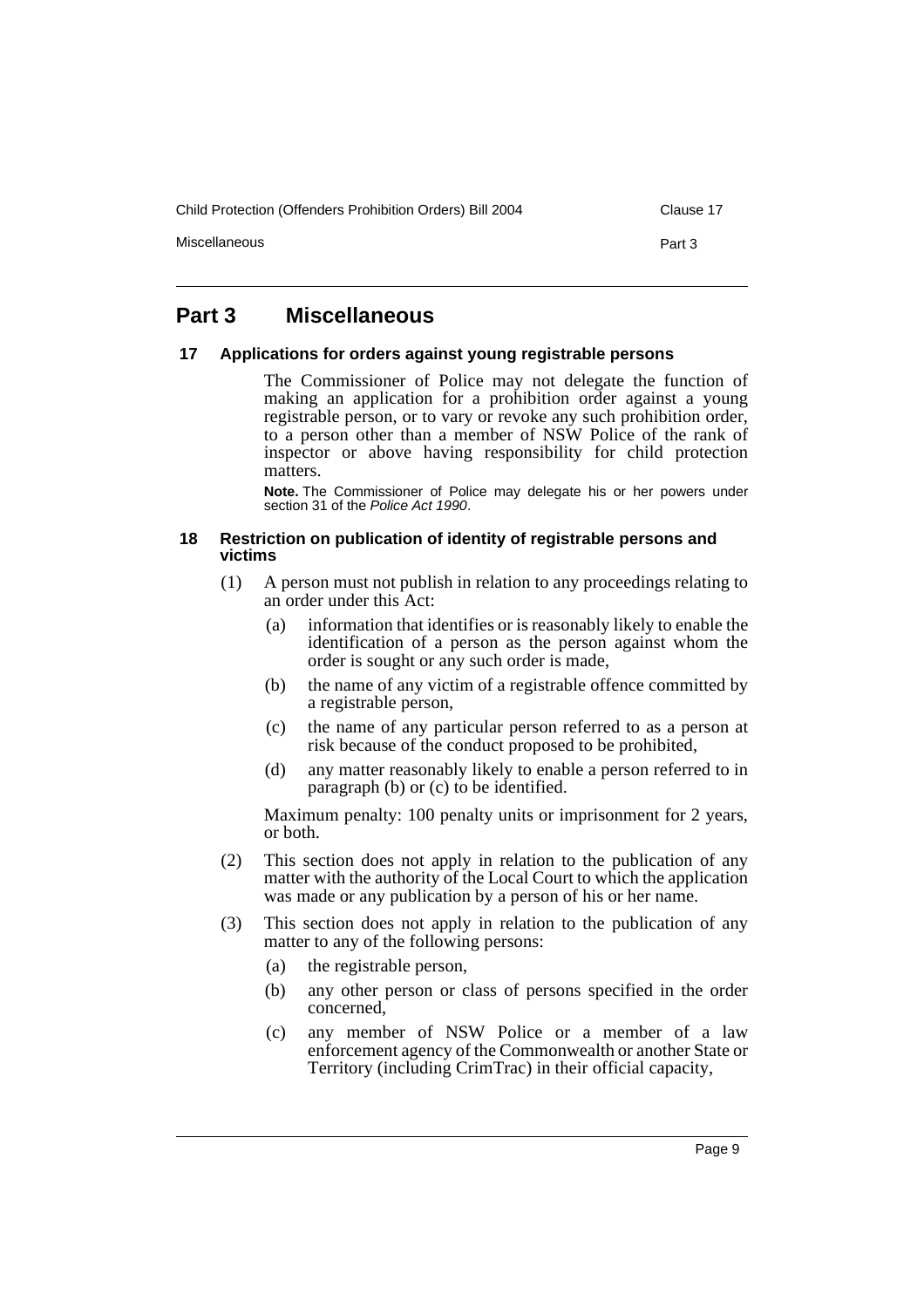Part 3 Miscellaneous

- (d) any person involved in the administration of the order,
- (e) any member of staff of a government agency involved in the assessment and management of a registrable person,
- (f) any person for the purpose of an investigation of an alleged breach of an order or to any person involved in proceedings for any such breach,
- (g) any other person to whom it is required or permitted to be disclosed pursuant to any other Act or law.

#### **19 Recognition of prohibition orders made in other jurisdictions**

- (1) Regulations may be made for or with respect to the recognition of orders made by a court of a jurisdiction other than this State (including jurisdictions outside Australia) that are similar in nature to prohibition orders (*corresponding prohibition orders*).
- (2) In particular, regulations may be made for or with respect to the following matters:
	- (a) the recognition of corresponding prohibition orders in this State,
	- (b) applications for recognition in this State of corresponding prohibition orders,
	- (c) the conferral on registrars of Local Courts, or Local Courts, of jurisdiction with respect to recognition in this State of corresponding prohibition orders,
	- (d) the modification of corresponding prohibition orders for the purposes of recognition in this State,
	- (e) the effect of recognition of corresponding prohibition orders in this State,
	- (f) the conferral on Local Courts of jurisdiction with respect to the variation or revocation of corresponding prohibition orders.

#### **20 Nature of proceedings for offences**

Proceedings for an offence under this Act or the regulations may be dealt with summarily before a Local Court.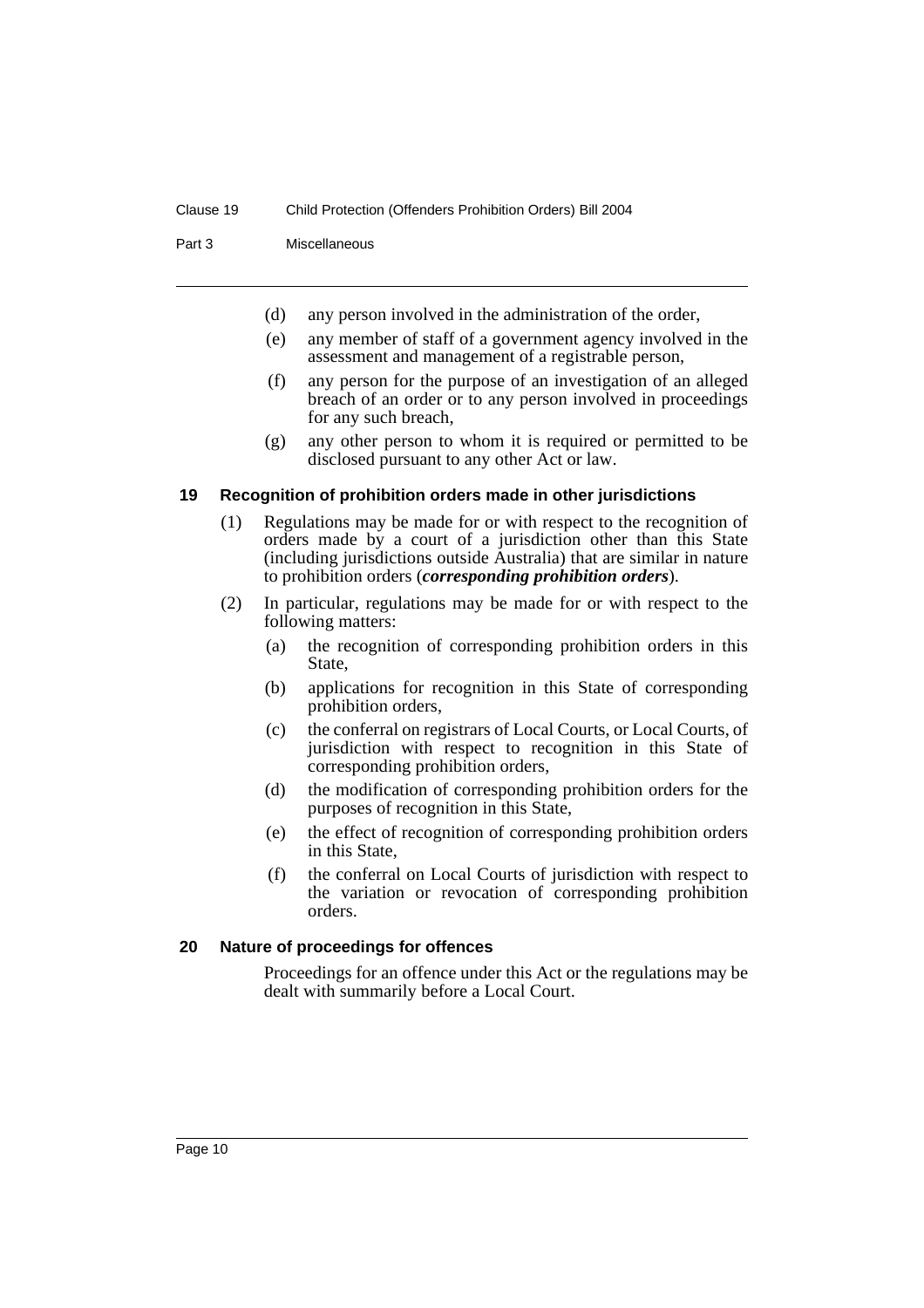| Child Protection (Offenders Prohibition Orders) Bill 2004 | Clause 21 |
|-----------------------------------------------------------|-----------|
| Miscellaneous                                             | Part 3    |

# **21 Regulations**

- (1) The Governor may make regulations, not inconsistent with this Act, for or with respect to any matter that by this Act is required or permitted to be prescribed or that is necessary or convenient to be prescribed for carrying out or giving effect to this Act.
- (2) A regulation may create an offence punishable by a penalty not exceeding 50 penalty units.

# **22 Amendment of other Acts**

Each Act specified in Schedule 1 is amended as set out in that Schedule.

# **23 Savings and transitional provisions**

Schedule 2 has effect.

# **24 Review of Act**

- (1) The Minister is to review this Act to determine whether the policy objectives of the Act remain valid and whether the terms of the Act remain appropriate for securing those objectives.
- (2) The review is to be undertaken as soon as possible after the period of 5 years from the date of assent to this Act.
- (3) A report on the outcome of the review is to be tabled in each House of Parliament within 12 months after the end of the period of 5 years.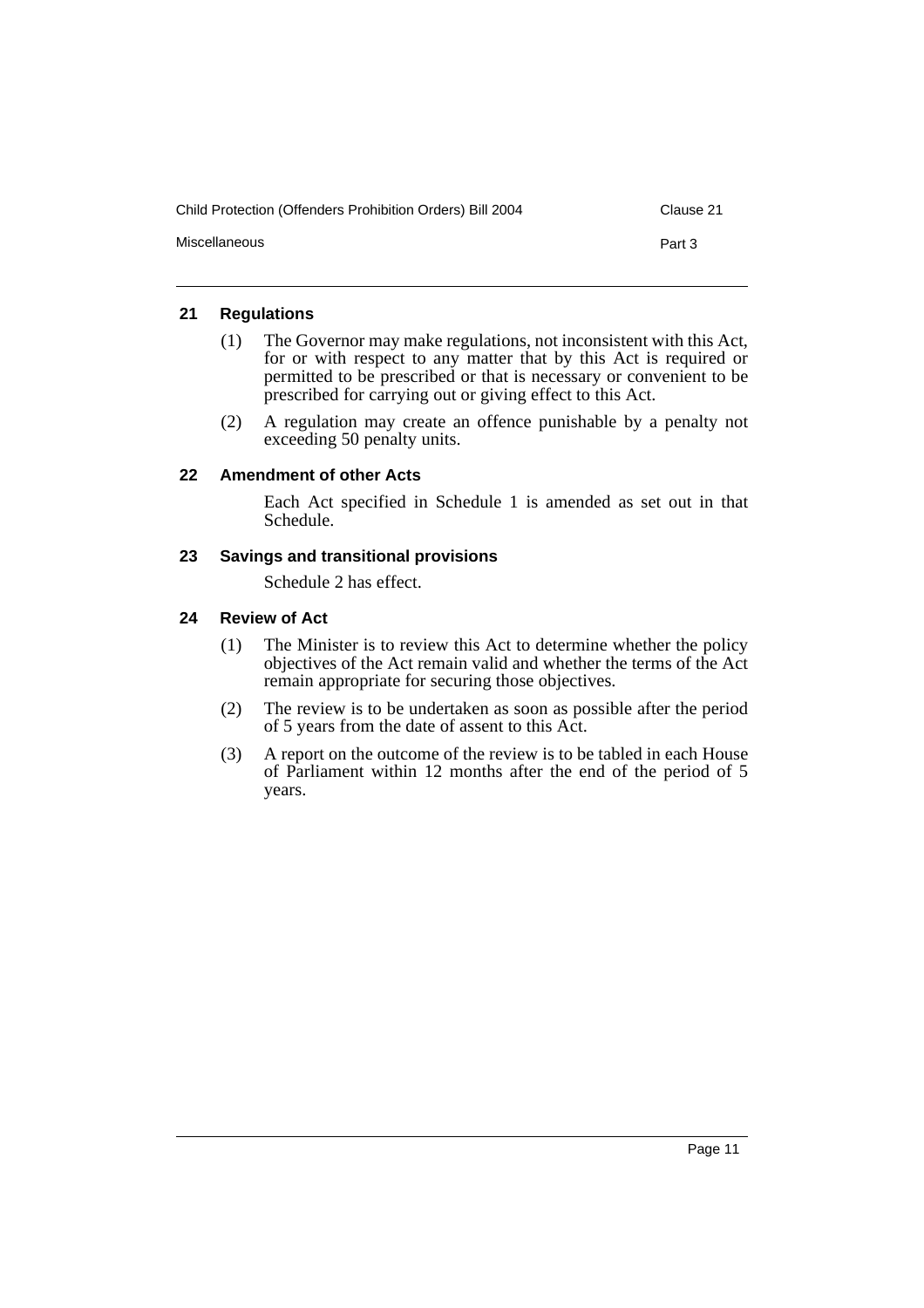# **Schedule 1 Amendment of other Acts**

(Section 22)

## **1.1 Child Protection (Offenders Registration) Act 2000 No 42**

#### **Section 20A**

Insert after section 20:

#### **20A Application of reporting obligations to persons subject to child protection prohibition orders**

- (1) If a child protection prohibition order is made against a registrable person, the reporting obligations of the registrable person recommence or continue to apply to the registrable person for the term of the order, despite any other provision of this Act.
- (2) Subsection (1) does not affect any period of the application of reporting obligations to a registrable person under this Act that exceeds the period for which a prohibition order is in force.
- (3) A person whose reporting obligations are recommenced by this section must notify the Commissioner of Police of the person's relevant personal information not later than 28 days after the order is made or within such other period as the regulations may prescribe.
- (4) The regulations may prescribe the manner in which information is to be notified under this section.
- (5) In this section, *child protection prohibition order* means a prohibition order within the meaning of the *Child Protection (Offenders Prohibition Orders) Act 2004*.

#### **1.2 Commission for Children and Young People Act 1998 No 146**

#### **[1] Section 33 Definitions**

Insert in alphabetical order in section 33 (1):

*child protection prohibition order* means a prohibition order within the meaning of the *Child Protection (Offenders Prohibition Orders) Act 2004*, and includes an order which has expired or been revoked.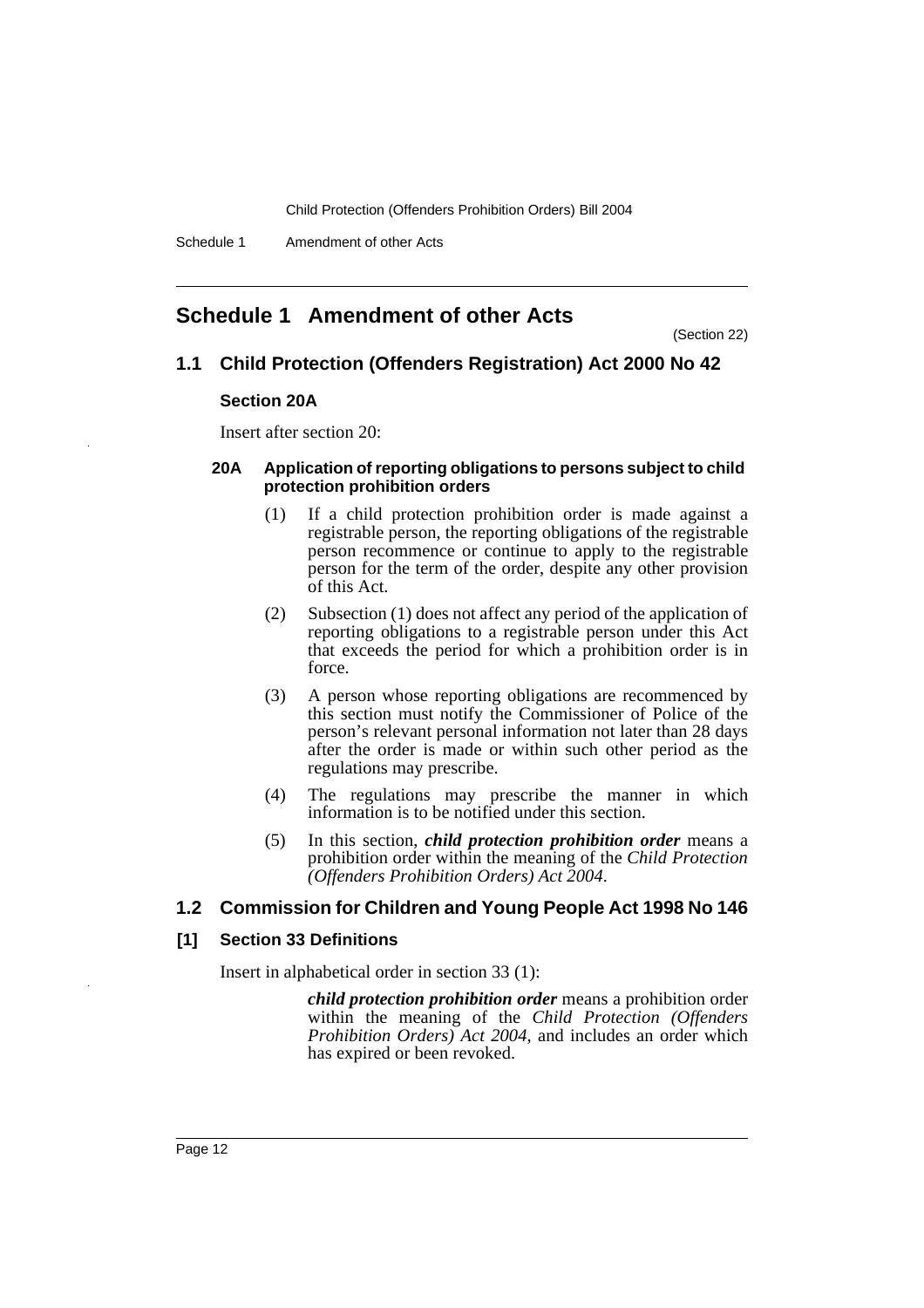Amendment of other Acts **Schedule 1** and the set of the set of the set of the set of the set of the set of the set of the set of the set of the set of the set of the set of the set of the set of the set of the set of the s

## **[2] Section 34 Nature of employment screening**

Insert ", for any child protection prohibition orders made against the person" after "person" where secondly occurring in section 34 (a).

#### **[3] Section 36 Functions of Commission in respect of employment screening**

Insert ", child protection prohibition orders made against any person" after "person" where firstly occurring in section 36 (1)  $\tilde{a}$ ).

#### **[4] Section 38 Notification of information relating to relevant criminal records or other orders**

Insert "or any child protection prohibition orders in respect of persons," after "persons," where secondly occurring in section 38 (1).

# **1.3 Evidence (Children) Act 1997 No 143**

# **[1] Section 3 Definitions**

Insert in alphabetical order in section 3 (1):

*child protection prohibition order* means a prohibition order within the meaning of the *Child Protection (Offenders Prohibition Orders) Act 2004*, and includes an interim child protection prohibition order made under that Act.

# **[2] Section 17 Proceedings to which Part applies**

Insert at the end of section 17 (d):

, and

(e) a proceeding in relation to an application for a child protection prohibition order or to vary or revoke any such order or a proceeding in relation to a contravention of any such order.

#### **[3] Section 27 Children have a right to presence of a supportive person while giving evidence**

Insert at the end of section 27 (1) (d):

, and

(e) a proceeding in relation to an application for a child protection prohibition order or to vary or revoke any such order.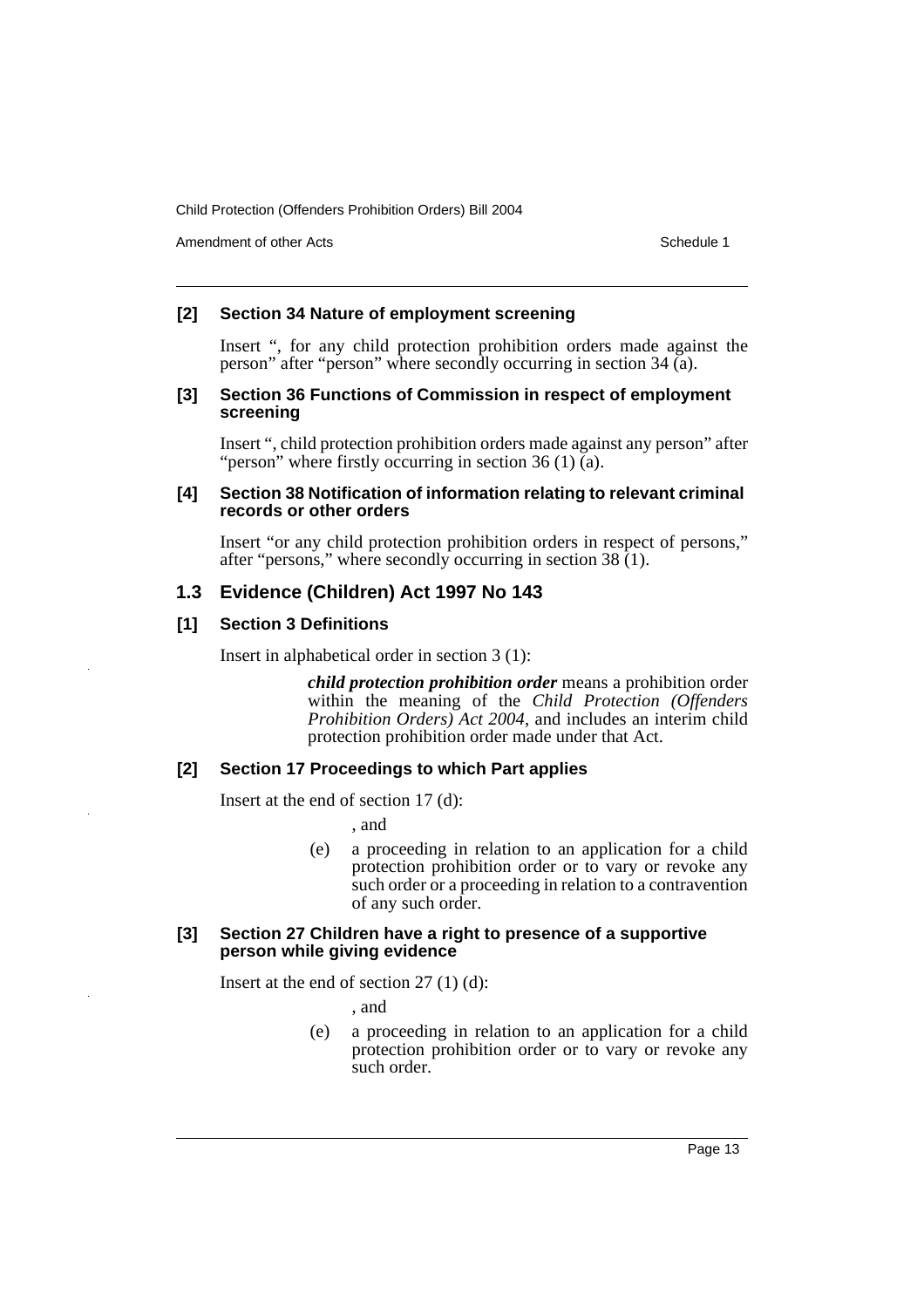Schedule 1 Amendment of other Acts

# **1.4 Local Courts Act 1982 No 164**

# **Section 36 Proceedings to which Part does not apply**

Insert after section 36 (2) (b):

(c) applications for orders, or to vary or revoke any such orders, under the *Child Protection (Offenders Prohibition Orders) Act 2004*.